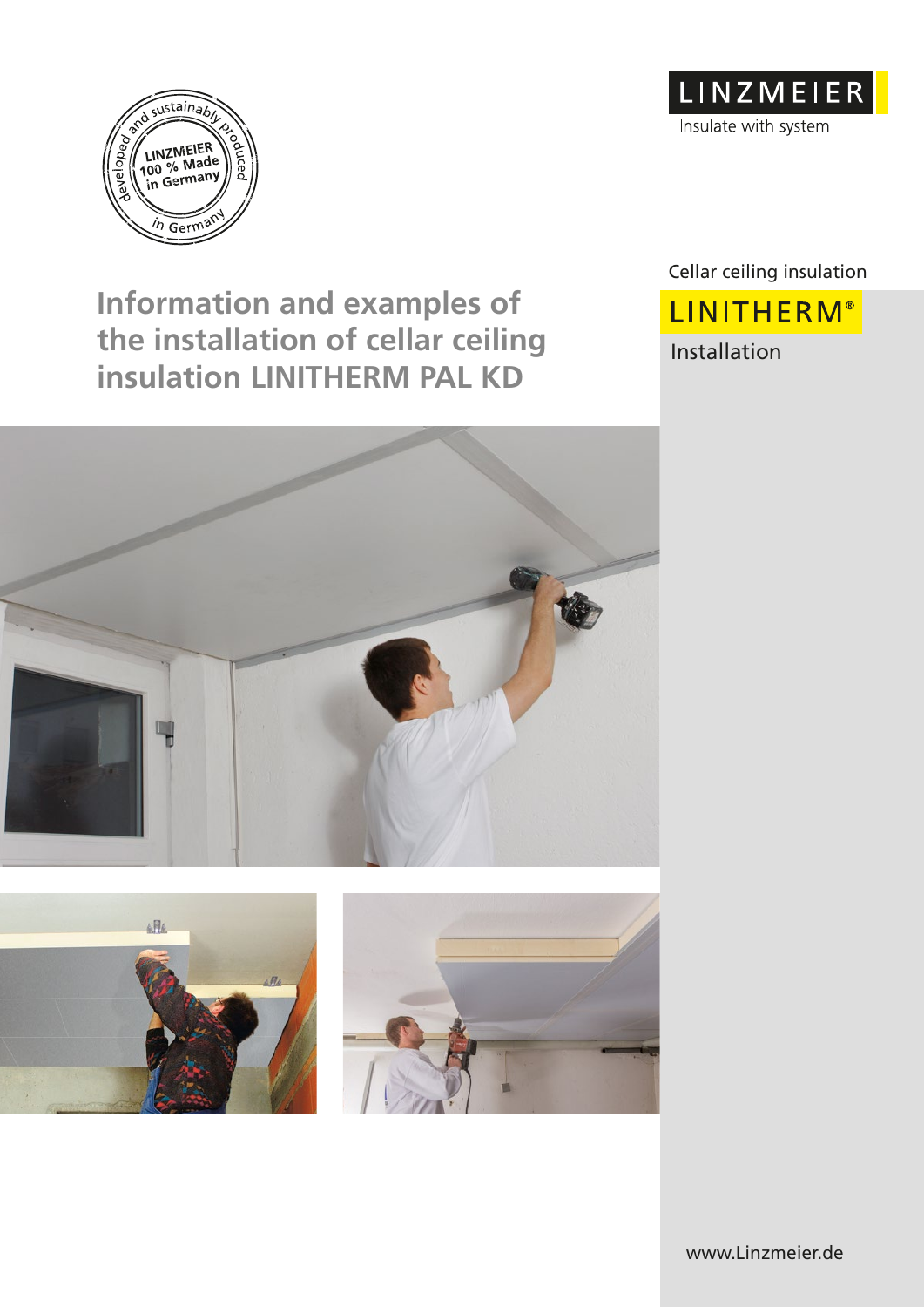

Insulate with system

## Material requirement

Delivery

Safety provision

Tools











[8]

LINITHERM elements, attachment hooks, LINITHERM adhesive tape. Screws and dowels to be provided on site depending on the brickwork/ ceiling.

LINITHERM insulation elements are delivered on pallets. Unloading or transporting the elements on side has to be done carefully. During all works (laying the elements, etc.), it has to be observed, that no damages occur. The elements have to be protected against damp and UV light during storage, transport and installation, especially arount the cut edges.

The safety regulations on construction sites need to be observed.

For the installation of LINITHERM insulation elements only a few tools are necessary, which are usually available on every construction site. These are e.g. portable circular saw, jigsaw, foxtail, cutter knife, hammer, hammer drill, cordless screwdriver, level, etc.

### Installation information for LINITHERM PAL KD

- For the first row of boards, fix the LINIFIX edge fixation clamps [Fig. 1] to the ceiling according [Fig. 4]. Place the clamps on the lengthwise joint with approx. 15 cm distance to the cross joints. Two clamps per lengthwise are needed.
- Fit the first row of boards tightly on the pre-assembled edge fixation clamps.
- Press two fixation clamps [Fig. 2] per element at the lengthwise joint into the PU rigid foam [Fig. 5] and dowel to the ceiling [Fig. 6]. Keep a distance of approx. 15 cm to the cross joints.
- Press the next row of boards into the fixation clamps of the previous lengthwise joint and fix them with the clamps as described above. Proceed with the remaining rows as described.
- For the last row of boards, bend the fixation clamp according [Fig. 3] and press them into the boards to have a fixation strap over the edge of the board [Fig. 7]. Press the boards diagonally into the claws of the last joint, bring them upwards and dowl the end into the wall.
- Foam connecting joints, cut off protruding foam.
- Mask element joints and wall connection joints with adhesive tape [Fig. 8] (surface must be free of dust and grease; if necessary, use a damp cloth). Press the adhesive tape on using a brush or another suitable tool. If desired, the adhesive tape can also be omitted.

### **Pipelines**

The elements are installed from the pipeline to the walls. The attachment hooks are mounted in advance in the area of the pipeline. The insulation is adapted to the pipe and foamed later if applicable (see sketch).



#### Please note:

Particular specifications with regard to claddings of e.g. supply lines must be observed.



Depending on the mounting base alternative installation options may be possible. Appropriate processing guidelines of the fastening manufacturer (e.g. adhesive) must be observed separately. The processor is responsible for the assessment of the mounting base on site.

+49 (0) 7371 1806-0 +49 (0) 36691 722-0<br>Info@Linzmeier.de www.Linzmeier.de

Linzmeier Bauelemente GmbH Industriestraße 21 Schortentalstr. 24 BE / EN / VA LINITHERM PAL KD<br>D-88499 Riedlingen D-07613 Königshofen/Thüringen 2022-04 / pdf D-88499 Riedlingen D-07613 Königshofen/Thüringen 2022-04 / pdf<br>+49 (0) 7371 1806-0 +49 (0) 36691 722-0<br>
2021-05 Subject to changes www.Linzmeier.de